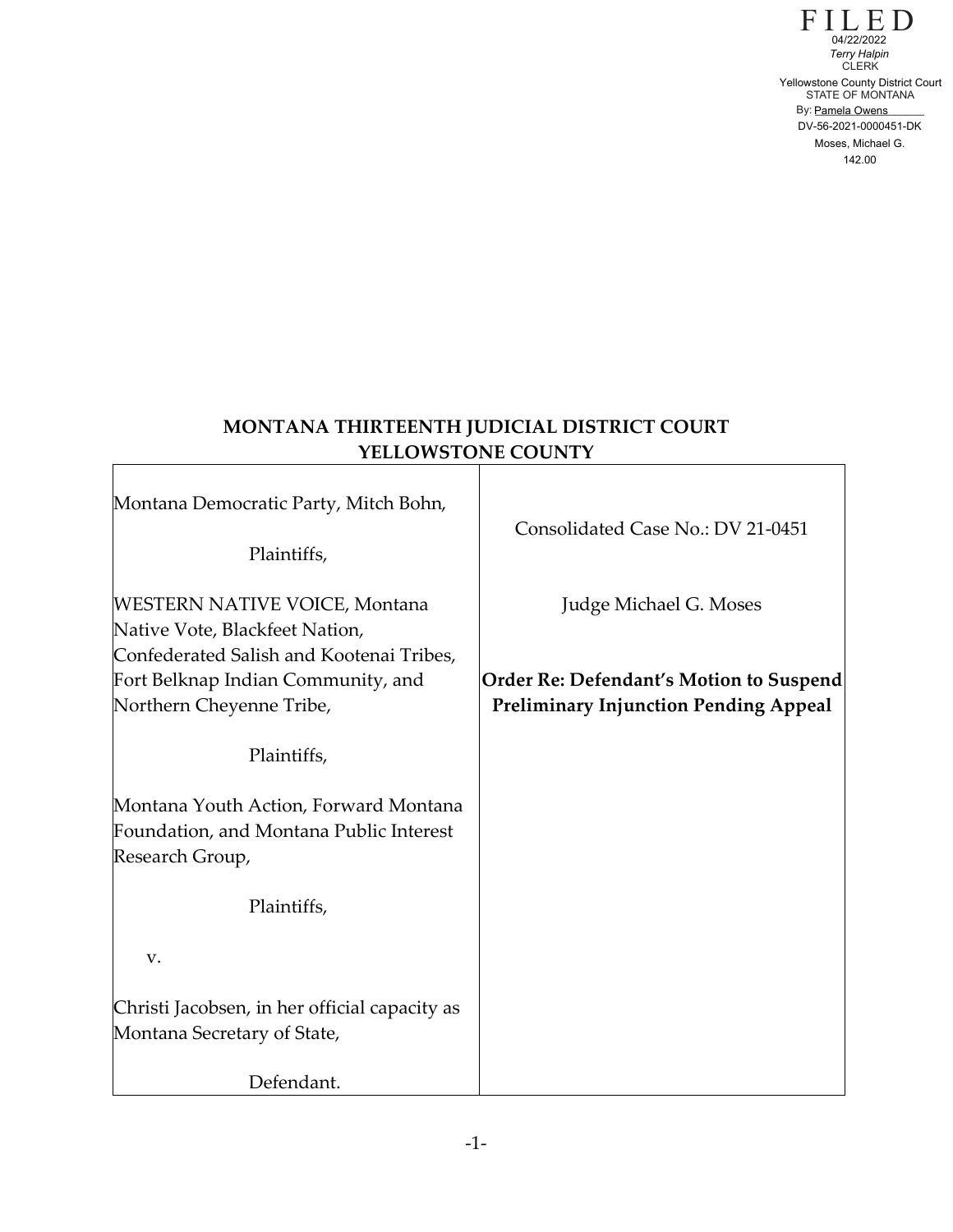Defendant Christi Jacobsen ("the Secretary") submitted a motion and brief in support to suspend the preliminary injunction granted in this matter. (Dkt. 128-129). The Secretary and consolidated Plaintiffs, Montana Democratic Party and Mitch Bohn ("MDP"); Western Native Voice, Montana Native Vote, Blackfeet Nation, Confederated Salish and Kootenai Tribes, Fort Belknap Indian Community, and Northern Cheyenne Tribe ("WNV"); and Montana Youth Action, Forward Montana Foundation, and Montana Public Interest Research Group ("MYA") (collectively, "Plaintiffs"), agreed to a briefing schedule and requested expedited consideration of the motion to suspend the preliminary injunction. (Dkt. 131). Plaintiffs have submitted their responses to the motion and the Secretary has submitted her reply. (Dkt. 136-140). No party requested oral argument. This matter is ripe for adjudication.

#### *Memorandum*

The Secretary requests the Court suspend the injunction it issued against HB 176 and SB 169 during the pendency of the Secretary's appeal to the Montana Supreme Court pursuant to Mont. R. App. P. 22(1)(a)(iii). That rule provides that "[a] party shall file a motion in the district court for any of the following relief: … (iii) For an order suspending, modifying, restoring, or granting an injunction pending appeal." Mont. R. App. P. 22(1)(a)(iii). The Secretary also cites to Mont. R. Civ. P. 62(c) which states: "[w]hile an appeal is pending from an interlocutory order or final judgment that grants, dissolves, or denies an injunction, the court may suspend, modify, restore, or grant an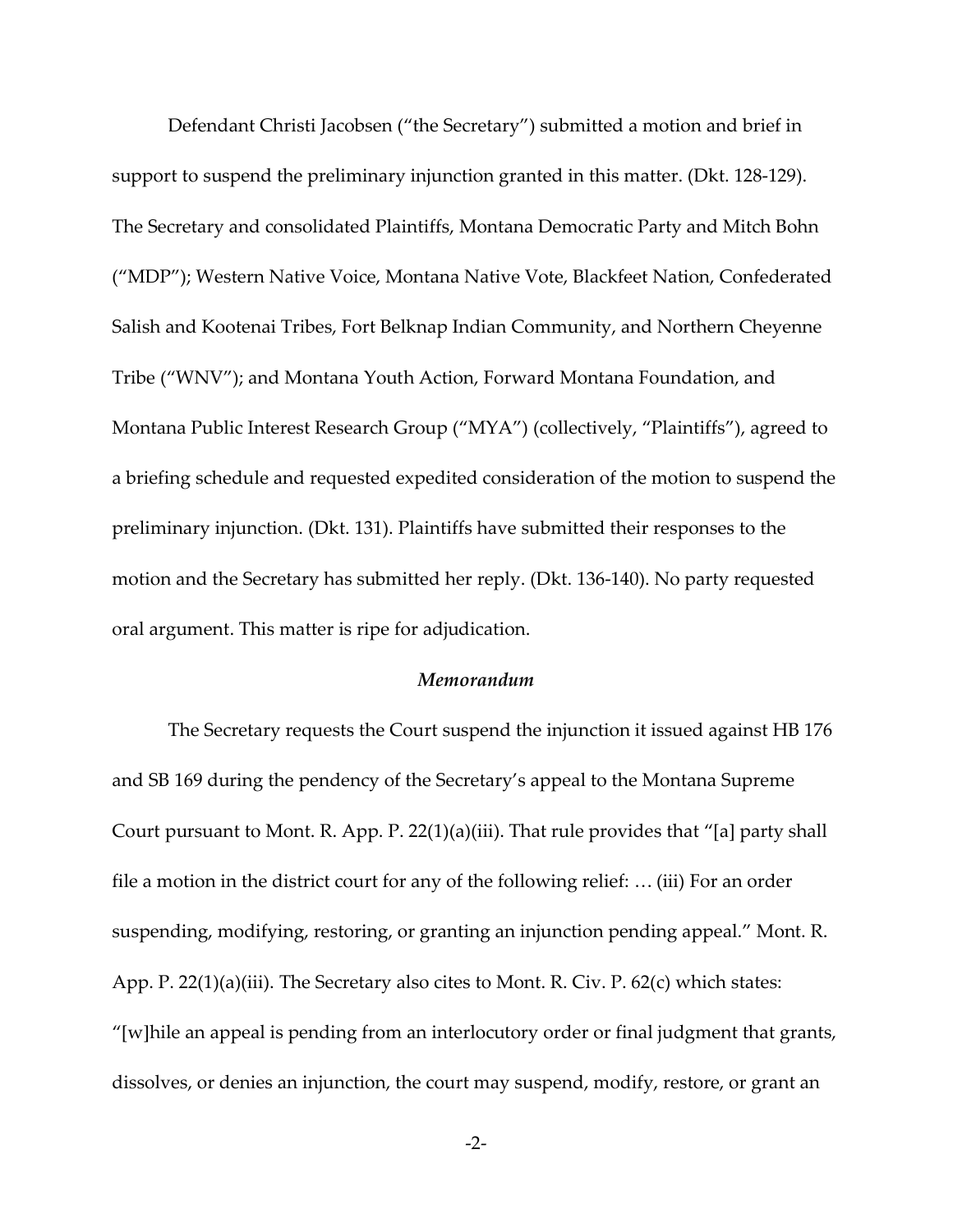injunction on terms for bond or other terms that secure the opposing party's rights." Under Mont. R. App. P. 22(1)(d), "[t]he district court must promptly enter a written order on a motion filed under this rule and include in findings of fact and conclusions of law, or in a supporting rationale, the relevant facts and legal authority on which the district court's order is based." The Court thus submits its order in the latter form.

#### **I. Legal Standard**

Plaintiffs and the Secretary dispute the applicable legal standard to be applied concerning a motion suspending an injunction. The Secretary cited to a federal district court case in southern California to support her argument for the applicable standard to be applied. Specifically, in the case cited by the Secretary, *Strobel v. Witter*, the federal district court described "[t]he standard for granting a stay pending appeal is similar to that employed for deciding whether to grant a preliminary injunction. "*Strobel v. Witter* No. 04CV1069 BEN (BLM)(S.D. Cal. Apr. 24, 2007), 2007 U.S. Dist. LEXIS 30407, at \*2. Further that "[t]he Ninth Circuit uses two interrelated tests, which represent 'the outer reaches of a single continuum.'" *Id*. (quoting *Los Angeles Memorial Coliseum Commission v. National Football League,* 634 F.2d 1197, 1201 (9th Cir. 1980)). According to the Secretary's standard, "[t]he moving party must demonstrate that serious legal questions are raised and that the balance of hardships tips sharply in its favor." *Id*. at \*2- 3. The Secretary also argues that the Court has considerable discretion in determining whether a stay of an injunction should be granted. *See Henry v. Dist. Court* (1982), 198

-3-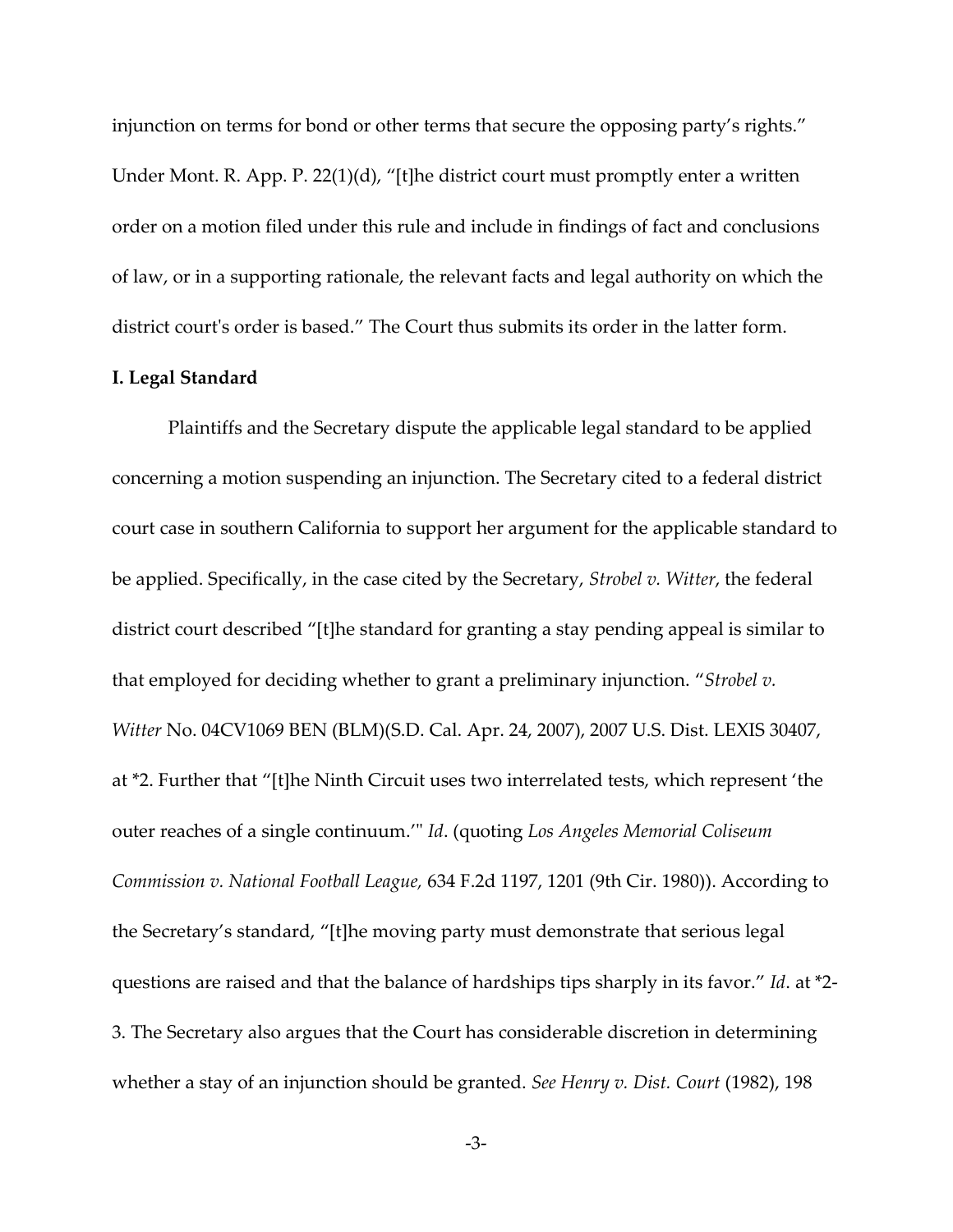Mont. 8, 13, 645 P.2d 1350, 1353; *Intermountain Tel. & Power Co. v. Mid-Rivers Tel.* 

*Coop.* (1982), 201 Mont. 448, 453, 655 P.2d 491, 494.

Plaintiffs cite to cases in Montana district courts applying a strict federal standard. Specifically, Plaintiffs describe that because Rule 62(c) "is based on, and virtually identical in substance to 62(c), Fed. R. Civ. P." that the Court should examine:

1. Whether the stay applicant has made a strong showing that he is likely to succeed on the merits.

2. Whether the applicant will be irreparably injured absent a stay. 3. Whether issuance of the stay will substantially injure the other parties

interested in the proceeding.

4. Where the public interest lies.

*Pinnacle Gas Res. v. Diamond Cross Properties*, 2008 Mont. Dist. LEXIS 240, \*2 (citing

Manual of Federal Practice 5th §7.89); *see also State ex rel. McGrath v. Philip Morris*, 2007

Mont. Dist. LEXIS 600, \*3 (quoting *Hilton v. Braunskill*, 481 U.S. 770, 776, 107 S. Ct. 2113,

95 L. Ed. 2d 724 (1987)).

The Court finds the Secretary has failed to meet her burden under either

standard as discussed below.

# **II. Discussion**

## *A. Status Quo*

The Secretary first argues that this Court incorrectly evaluated the status quo. The Secretary contends that the status quo should be evaluated as of the date the Plaintiffs sought injunctive relief. The cases the Secretary cites to in support of this contention are inapposite because in both cases, the act that was requested to be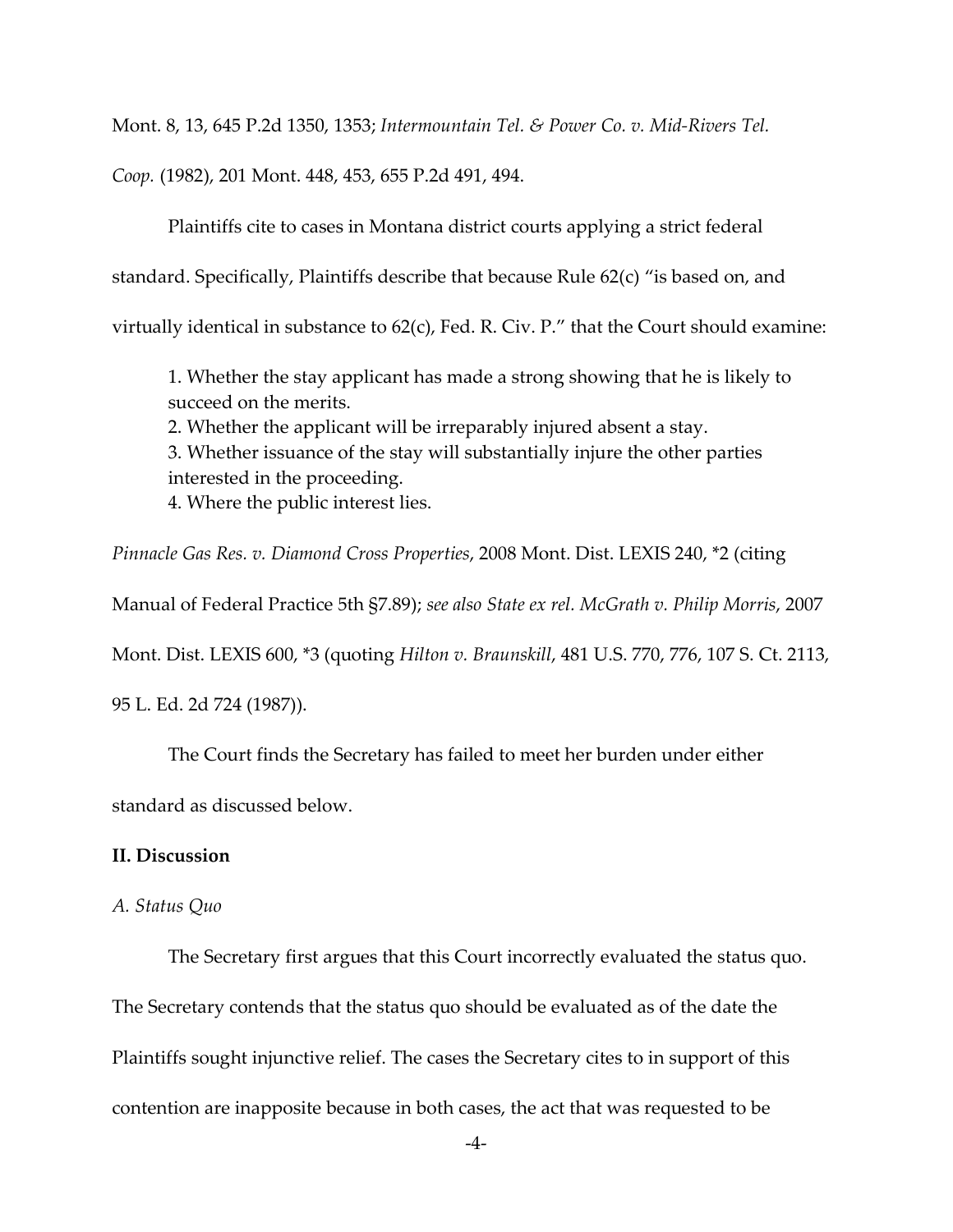enjoined had already occurred, thus there was no status quo available to return to and an injunction was not an appropriate remedy. In this case, the acts are ongoing.

Specifically, in *State v. BNSF Ry. Co*., the Montana Supreme Court stated, "this case is not suitable for issuance of a preliminary injunction" and described that in that case, with the issuance of its preliminary injunction, the district court had effectively "ordered specific performance of the 1984 Agreement under new terms substantially different than the prior agreed upon terms. The new terms severely limit termination of the new interchange agreement and were never part of the 1984 or 1986 Agreements." *State v. BNSF Ry. Co.*, 2011 MT 108, ¶¶ 22-24, 360 Mont. 361, ¶¶ 22-24, 254 P.3d 561, ¶¶ 22-24. In *Mustang Holdings v. Zaveta*, the Montana Supreme Court describes "although the ditch was already completely destroyed by the time Zaveta sought the injunction, the District Court nonetheless granted Zaveta's request for a preliminary injunction and imposed an order requiring Mustang to restore the ditch." *Mustang Holdings, LLC v. Zaveta*, 2006 MT 234, ¶ 13, 333 Mont. 471, ¶ 13, 143 P.3d 456, ¶ 13. In *Zaveta*, a return to the status quo was impossible, because the enjoined act had already been completed.

In this case, while the Court recognizes that local elections have already been held, Plaintiffs are not requesting the laws be enjoined retroactively as to those elections but rather are requesting that the application of these laws be enjoined as to future elections pending the determination on the merits of whether these laws are constitutional. The Court evaluated the status quo as that of "the last actual, peaceable,

-5-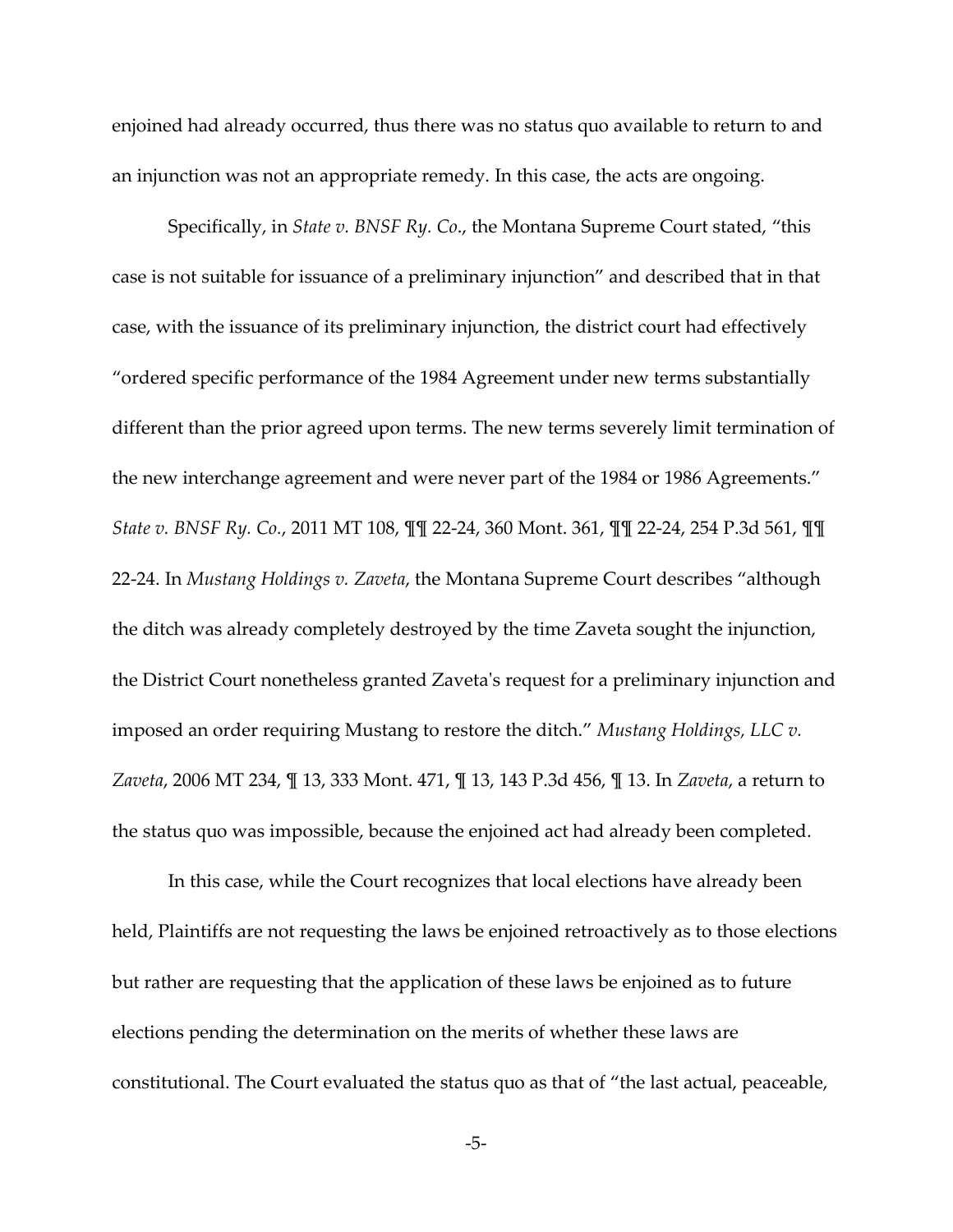noncontested condition which preceded the pending controversy." *Weems v. State*, 2019 MT 98, ¶ 26, 395 Mont. 350, ¶ 26, 440 P.3d 4, ¶ 26 (quoting *Porter v. K & S P'ship* (1981), 192 Mont. 175, 181, 627 P.2d 836, 839)(internal quotations omitted). Moreover, "[t]hat a statute has been on the books for some time is not the relevant inquiry when entertaining a request to enjoin it." *Weems*, at ¶ 26. Thus, the Court finds that this argument does not support the Secretary's request for suspension of the preliminary injunction.

## *B. Voter Confusion & Work*

The Secretary contends that the rationale in *Stapleton v. Thirteenth Judicial District Court* concerning staying an injunction is applicable here. In *Stapleton*, "[t]he District Court entered its preliminary injunction ten days before the June 2, 2020 primary election and two weeks after election administrators mailed ballots to all Montana voters." Order at 2, *Stapleton v. Thirteenth Judicial District Court*, OP 20–0293 (May 27, 2020)("*Stapleton* Order"). The Montana Supreme Court in *Stapleton* ultimately decided "there [was] good cause to maintain the election-day deadline for [the] primary election in order to avoid voter confusion and disruption of election administration." *Stapleton* Order at 3.

In this case, the Court's preliminary injunction entered on April 6, 2022, more than two months before the June 7, 2022 election. The rationale in *Stapleton*, while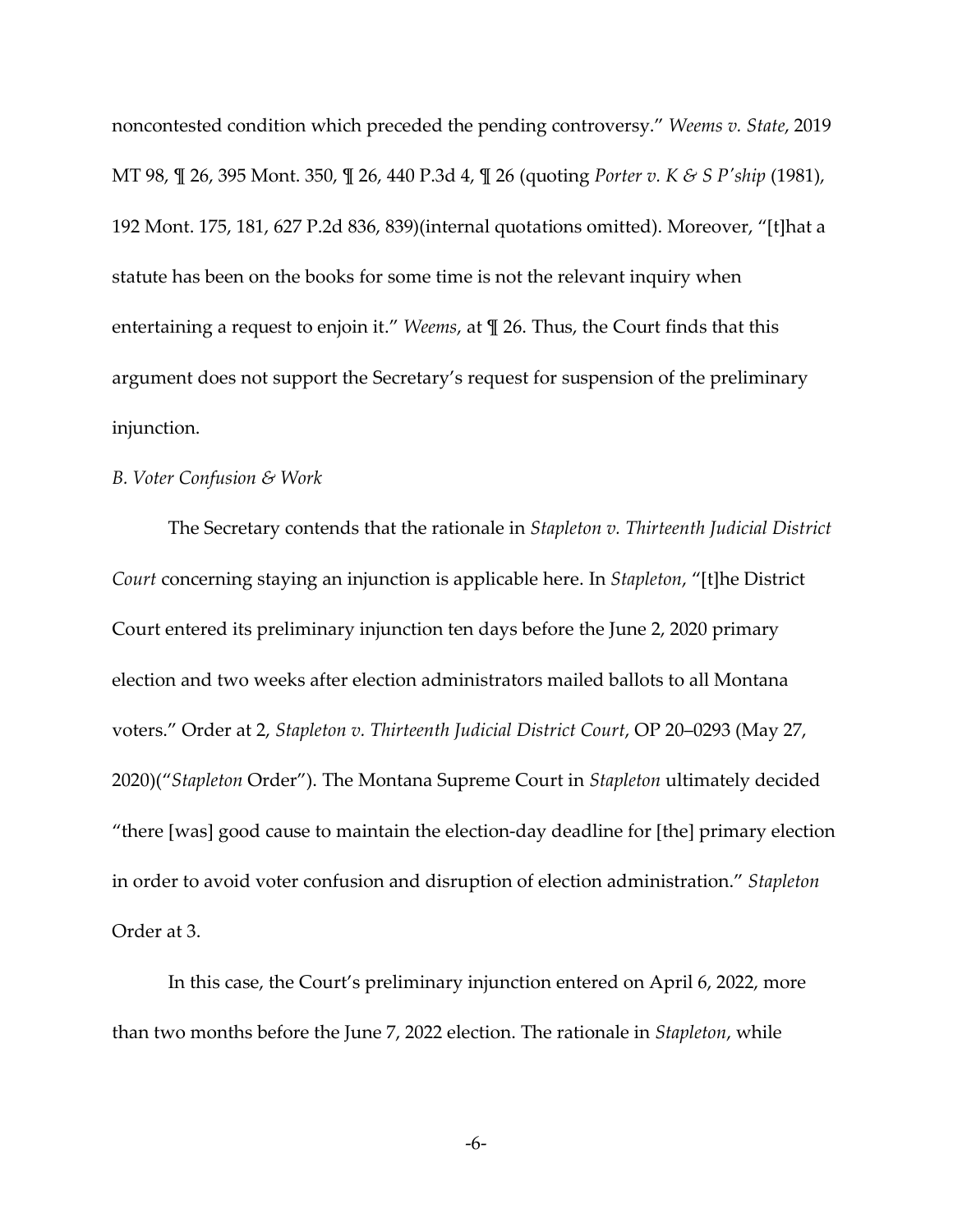relevant, is not the same given the two months that the Secretary has to manage the enjoining of these laws.

In that same vein, the Secretary's arguments concerning voter confusion are mystifying to the Court. Specifically, regarding the enjoining of HB 176, voters will now be able to register to vote on Election Day as they have been for the last 15 years. If voters function under the theory that they are no longer able to register on election day they will likely register prior to that day, and no harm will come to them. On the other hand, if voters function under the theory that they can register to vote on election daybut HB 176 was not enjoined—they would be harmed because they would be unable to cast their vote. Thus, voter confusion does not support a suspension of the Court's preliminary injunction as to HB 176. Not to mention, the Secretary complains about the additional work required to "train" election officials regarding the enjoining of HB 176. However, the Court does not see the massive effort alleged by the Secretary that is required to let election officials and workers know that voters can now register to vote on election day the same as they have been for the last fifteen years.

Regarding SB 169 the Secretary makes the same arguments concerning voter confusion and extra work for the Secretary and election workers. However, these concerns are more than outweighed by the constitutional rights of Montana voters which the Court has previously found that Plaintiffs made a prima facie case that constitutional rights are burdened by SB 169 and HB 176.

-7-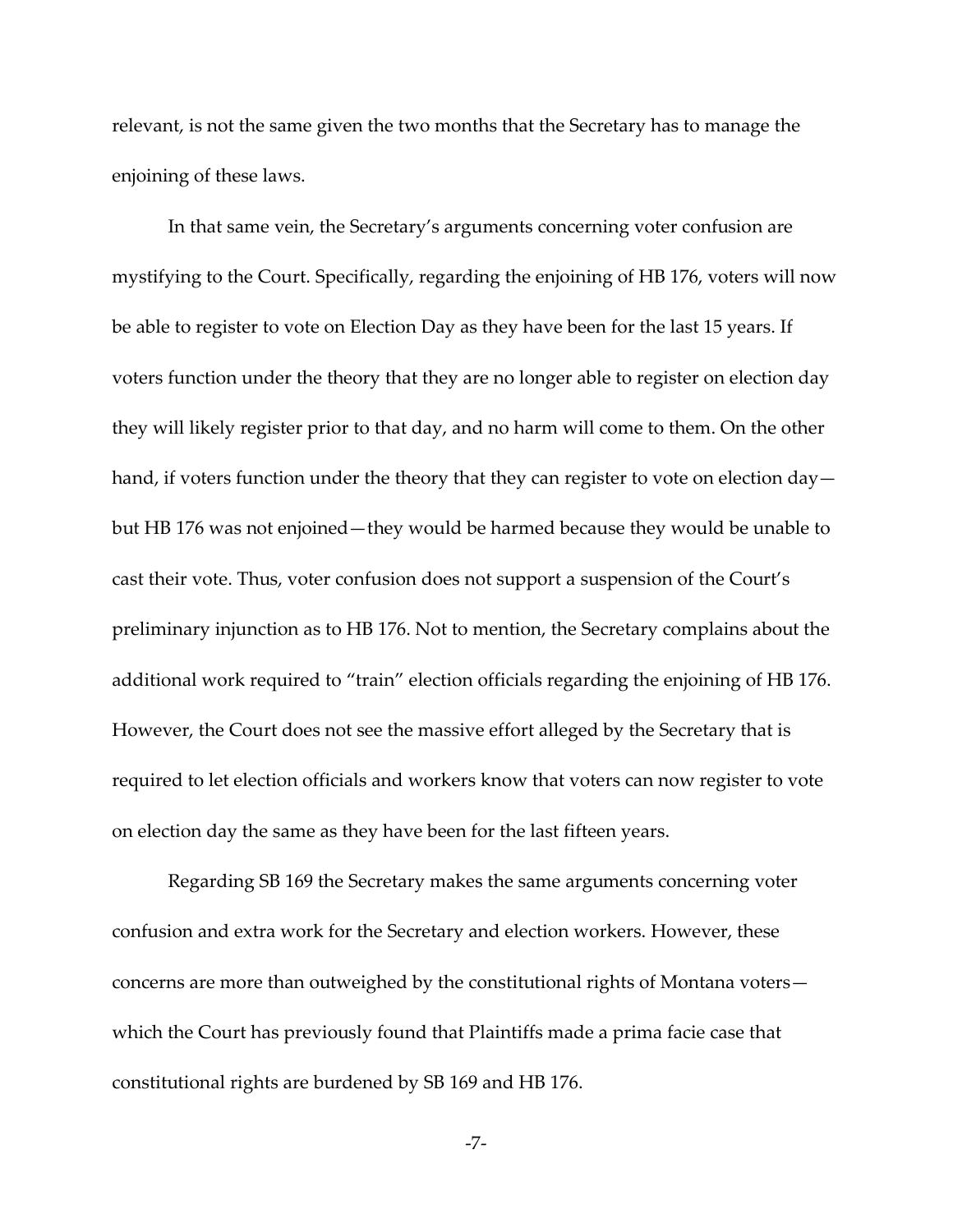According to the Secretary's standard, she must demonstrate that serious legal questions are raised and that the balance of hardships tips sharply in its favor. Regarding the serious legal questions raised the Secretary describes "the injunction is predicated on a novel question of law."(Dkt. 140 at 8). The Court agrees that at issue are serious legal questions however the second part of the Secretary's standard, that the balance of hardships tips sharply in her favor, does not weigh in favor of suspending the preliminary injunction. More specifically, while a legal question concerning constitutional rights is of the upmost seriousness, these issues are not novel. These are classic constitutional matters whereby the Montana Supreme Court will either agree with the level of scrutiny applied by the court, disagree with it and educate the court on the proper level to apply, or not address the appropriate level of scrutiny at all. Nonetheless, the hardships suffered by the Secretary essentially boil down to having to engage in additional work whereas the hardships suffered by Plaintiffs are potentially the burden on or loss of the ability to exercise their constitutional rights.

This Court finds that the potential burden on or loss of the ability to exercise of a constitutional right suffered by Plaintiffs significantly tips the balance of hardships in their favor. The Secretary has ample time to get her work done and by doing so, will preserve the constitutional rights of Plaintiffs and Montana voters pending a determination of the constitutionality of the laws that she has worked to implement.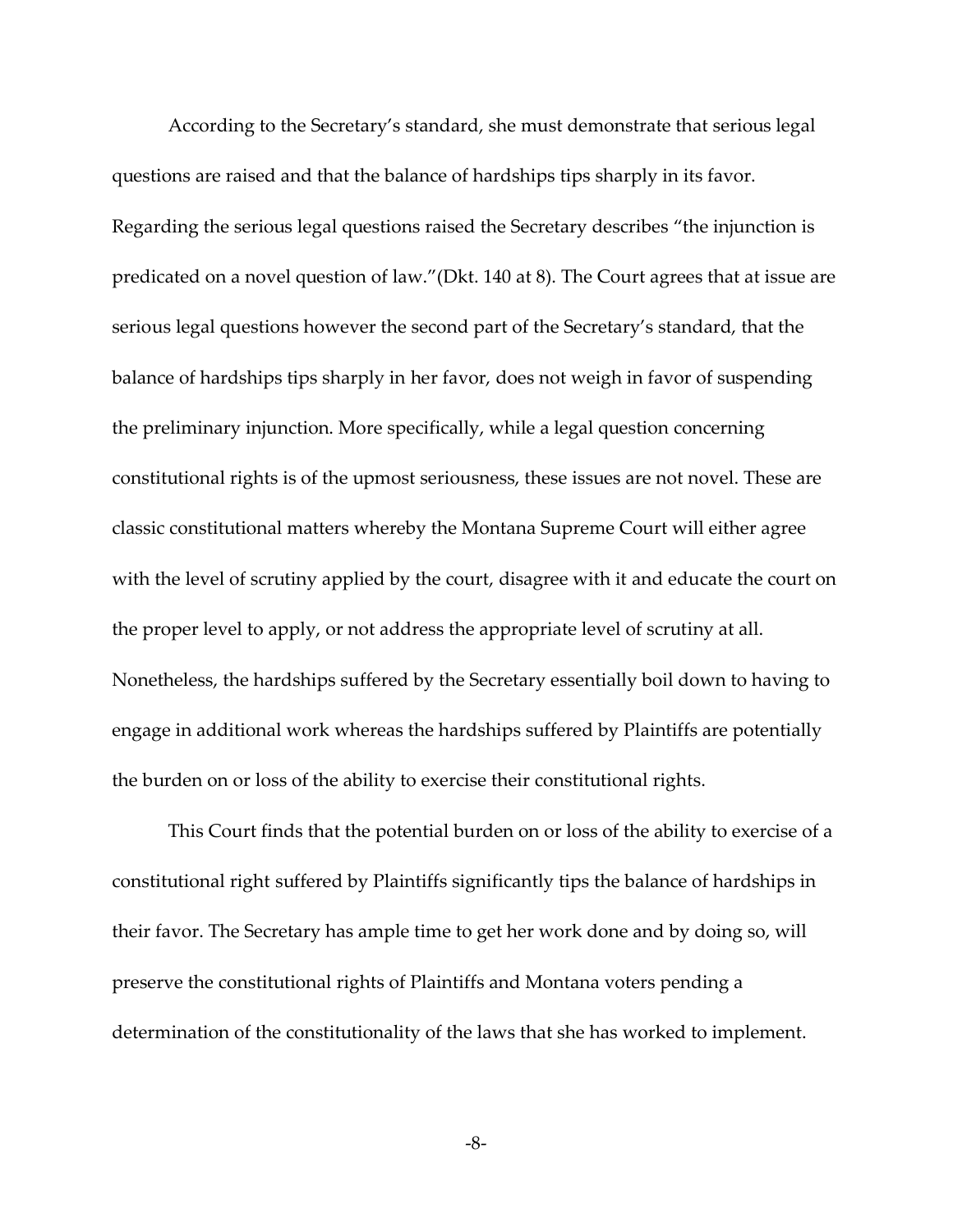In sum, the Court finds that the Secretary has not met her burden under the standard she proposes for the Court to suspend its injunction as to SB 169 and HB 176.

Under the standard proposed by Plaintiffs, "the standard for suspending an injunction pending appeal is essentially the same as the standard for granting the injunction in the first place." *Pinnacle Gas Res. v. Diamond Cross Properties*, 2008 Mont. Dist. LEXIS 240, \*2. Apart from alleging hard work and voter confusion which the Court has previously addressed, the only new facts raised by the Secretary concern depositions that have occurred in the interim. The Court does not find that these undermine the case made by the Plaintiffs in their motions for preliminary injunctions at this point but are relevant to a determination on the merits.

The Secretary argues Montana voters will suffer irreparable harm in the absence of a stay because, while SB 169 is enjoined, voters will have to present a "current and valid" ID, when the voter registration confirmation cards issued after the enactment of SB 169 instruct voters to bring a photo ID. However, as described by MDP in their response, "[a]ccording to the Secretary's own documents, under the prior version of the law, an 'identification card is presumed to be current and valid if it is issued by any motor vehicle agency, regardless of status.'" (Dkt. 138 at 6 (citing Decl. of Matthew Gordon, No. DV 21-451, Ex. 1 at 84, Apr. 14, 2022)). The Secretary further alleges harm to election administrators given the work they will have to do. The Court recognizes this fact and appreciates all that election administrators do. The

-9-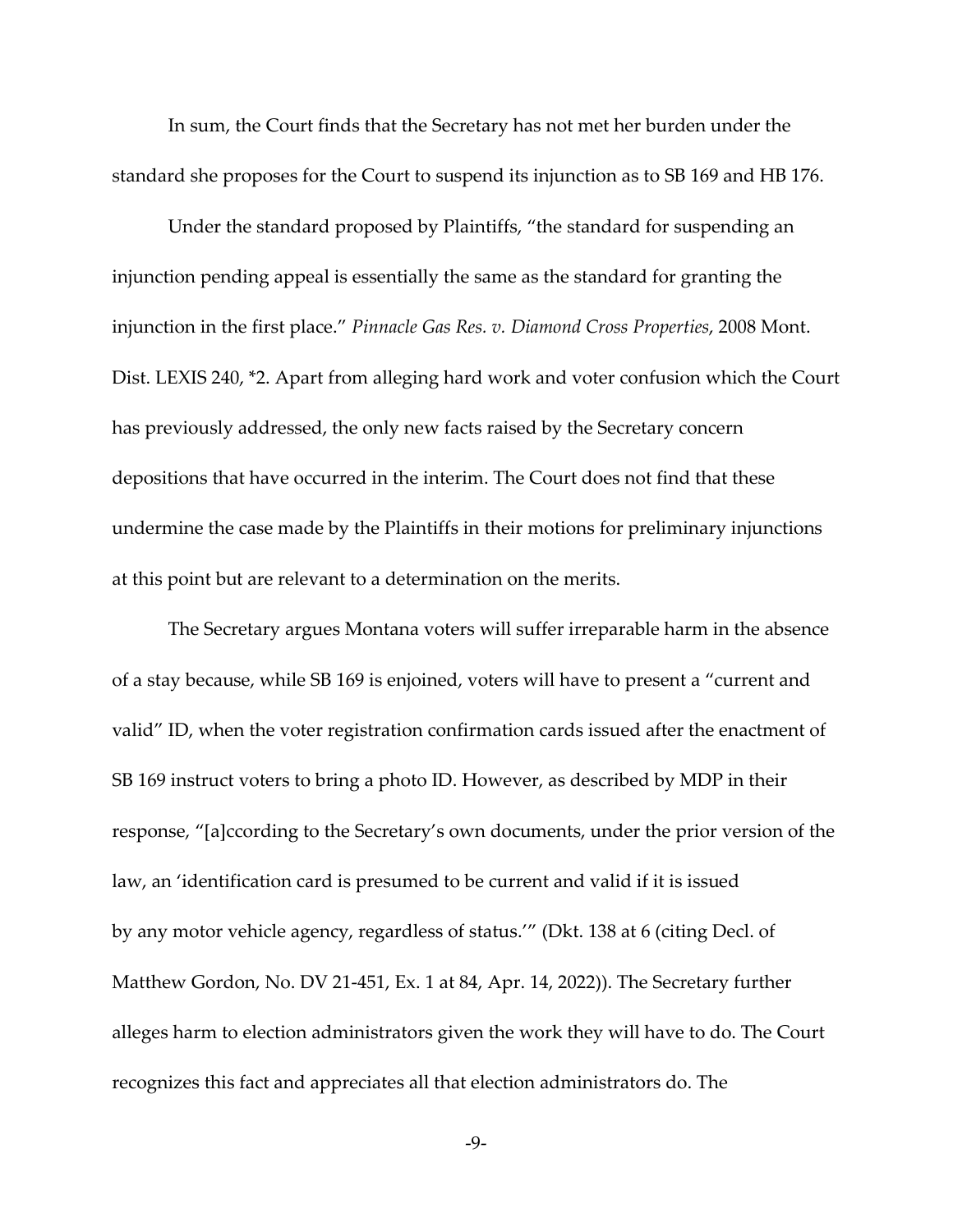constitutional injuries that Plaintiffs and Montana voters would suffer, if these laws are ultimately found to be unconstitutional, however, are too significant to be outweighed by the harm suffered by election administrators.

Lastly, as to the public interest, the Secretary again cites to the work that will be required to comply with this Court's order. While the Court recognizes the necessity of that work, it is clear to this Court, given the significant question of whether these laws are constitutional, that the public interest lies in these laws remaining enjoined pending a determination on the merits.

Thus, the Court finds the Secretary has not met her burden under the standard proposed by Plaintiffs.

### *C. Modification of the Preliminary Injunction Order*

The Secretary additionally requests the Court modify the injunction granted on April 6, 2022, against the provisions of SB 169, HB 506, and HB 530 that were not challenged by the Plaintiffs in this matter. Plaintiffs do not oppose. This Court did not intend for its preliminary injunction to be read as enjoining SB 169, HB 506, and HB 530 beyond that requested by Plaintiffs as evidenced by the first part of its order stating "1. Plaintiffs' Motions for a Preliminary Injunction are **GRANTED;**" however the Court recognizes the second part of its order could be read to enjoin the laws in their entirety. Therefore, the Court will modify part 2 of its Order Granting Plaintiffs' Motions for Preliminary Injunctions (Dkt. 124) to state the following: "2. The Secretary and her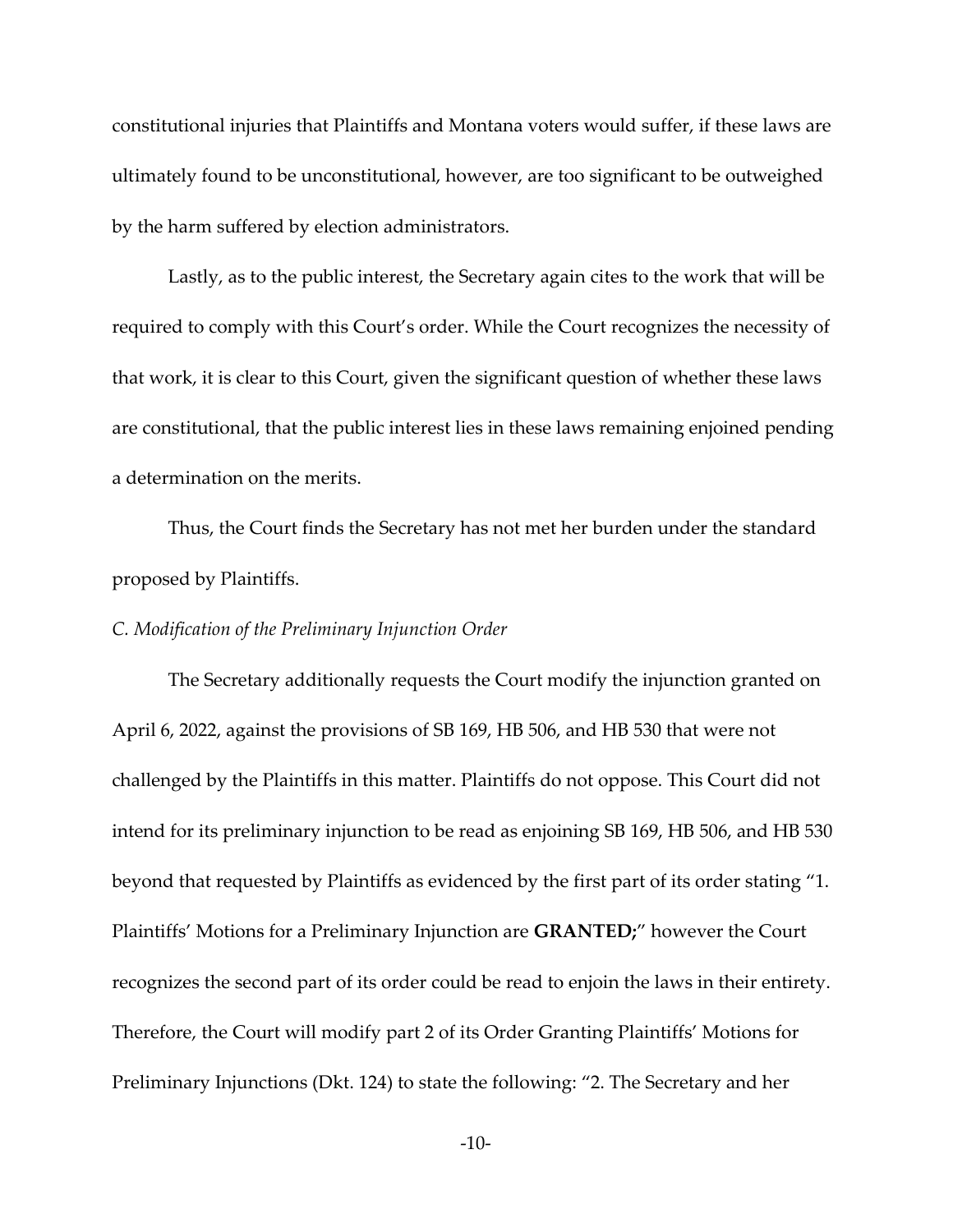agents, officers, employees, successors, and all persons acting in concert with each or any of them are IMMEDIATELY restrained and prohibited from enforcing Section 2 of HB 530, Section 2 of HB 506, Section 2 of SB 169, and any aspect of HB 176, according to the prayer of the Plaintiffs' motions for preliminary injunctions pending resolution of the Plaintiffs' request that the Secretary be permanently enjoined from enforcing the statutes cited above;".

The Court, being fully informed, having considered all briefs on file and in-court arguments, makes the following decision:

#### **IT IS HEREBY ORDERED**:

- 1. The Secretary's motion to suspend preliminary injunction pending appeal is **DENIED**;
- 2. The Secretary's request that the scope of the Court's preliminary injunction order be modified is **GRANTED**; specifically, part 2 of the Court's Order Granting Plaintiffs' Motions for Preliminary Injunctions is modified to state "2. The Secretary and her agents, officers, employees, successors, and all persons acting in concert with each or any of them are IMMEDIATELY restrained and prohibited from enforcing Section 2 of HB 530, Section 2 of HB 506, Section 2 of SB 169, and any aspect of HB 176, according to the prayer of the Plaintiffs' motions for preliminary